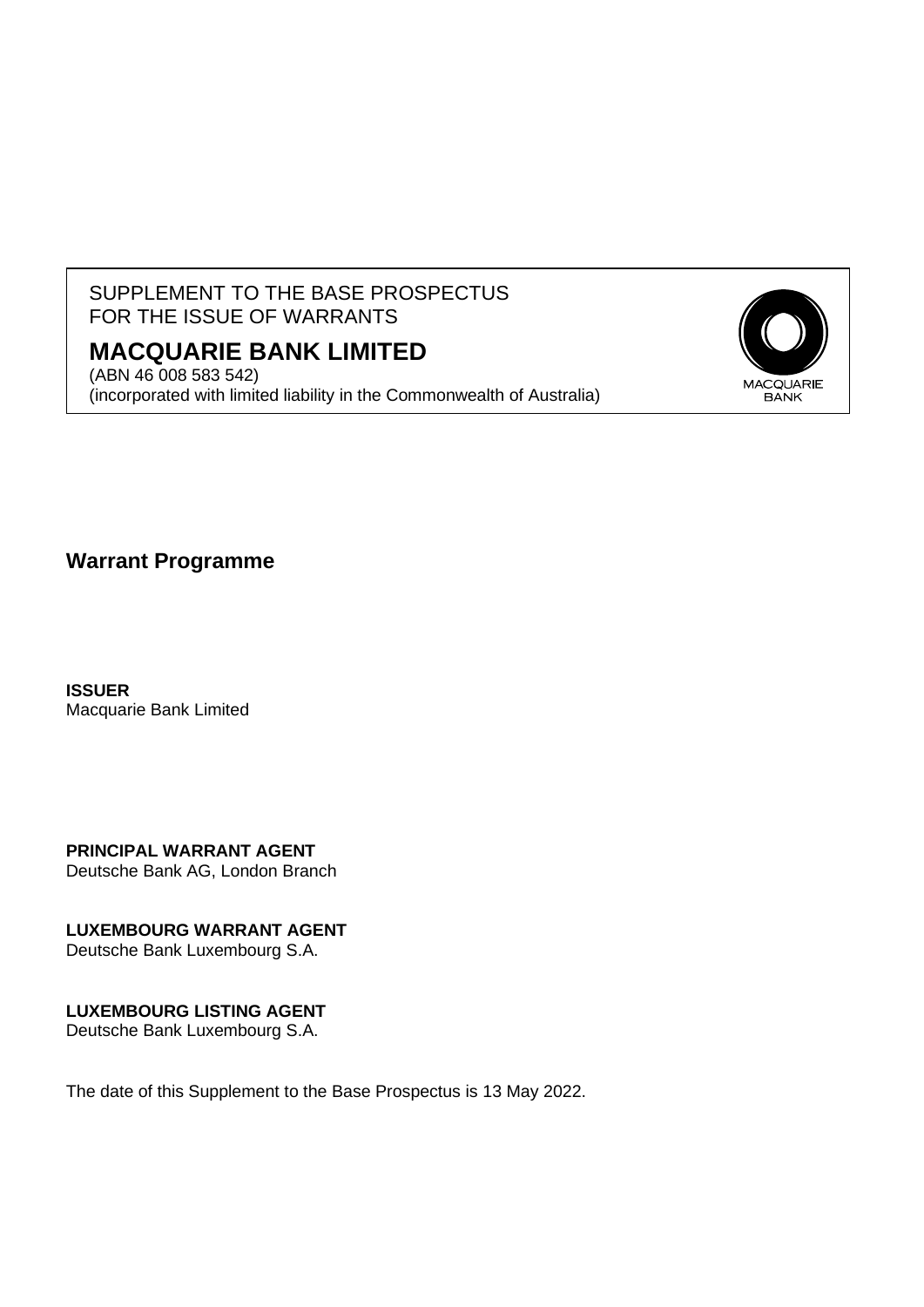# **Supplemental information**

This supplement to the Base Prospectus for the issue of Warrants ("**Supplement**") is supplemental to, and must be read in conjunction with, the Base Prospectus for the issue of Warrants dated 23 November 2021 and approved by the Luxembourg *Commission de Surveillance du Secteur Financier* ("**CSSF**") on 23 November 2021 prepared by Macquarie Bank Limited (ABN 46 008 583 542) ("**Macquarie Bank**") with respect to Macquarie Bank's Warrant Programme and all documents which are deemed to be incorporated in, and to form part of, the Base Prospectus ("**Base Prospectus**"). Terms defined in the Base Prospectus have the same meaning when used in this Supplement.

Application has been made to the CSSF, in its capacity as competent authority for the purposes of the Regulation (EU) 2017/1129 of the European Parliament and of the Council of 14 June 2017 ("**Prospectus Regulation**"), to approve this Supplement.

Macquarie Bank accepts responsibility for the information contained in this Supplement. To the best of Macquarie Bank's knowledge (after having taken reasonable care to ensure that such is the case), the information contained in this Supplement is in accordance with the facts and this Supplement makes no omission likely to affect its import.

The Commonwealth of Australia has not authorised the publication of, nor reviewed, this Supplement or the Base Prospectus nor verified the information contained in them nor made any representations or warranties with respect to, nor accepted any responsibility for, the contents of this Supplement or the Base Prospectus or any other statement made or purported to be made on its behalf in connection with Macquarie Bank or the issue of Warrants.

This Supplement has been prepared pursuant to Article 23(1) of the Prospectus Regulation.

#### *Additional Financial Information*

#### *Macquarie Bank 2022 Annual Report*

On 6 May 2022, Macquarie Bank published its 2022 Annual Report ("**2022 Annual Report**"), which includes the audited financial statements of Macquarie Bank consolidated with its controlled entities for the years ended 31 March 2021 and 31 March 2022, and the Independent Auditor's Report in respect of such financial statements. The information in the 2022 Annual Report specified below shall be deemed to be incorporated in, and to form part of, the Base Prospectus. A copy of the 2022 Annual Report is available for viewing at https://www.macquarie.com/au/en/investors/reports.html#macquarie-bank-limited

The audited financial statements of Macquarie Bank consolidated with its controlled entities for the years ended 31 March 2021 and 31 March 2022, includes the Income Statements, Statements of Comprehensive Income, Statements of Financial Position, Statements of Changes in Equity, Statements of Cash Flows, Notes to the Financial Statements, Directors' Declaration and the Independent Auditor's Report. These can be located in the 2022 Annual Report on the following pages:

|                                         | 2022 Annual Report |
|-----------------------------------------|--------------------|
|                                         | (page)             |
| Income Statements                       | 67                 |
| Statements of Comprehensive Income      | 68                 |
| <b>Statements of Financial Position</b> | 69                 |
| Statements of Change in Equity          | $70 - 71$          |
| <b>Statements of Cash Flows</b>         | 72                 |
| Notes to the Financial Statements       | $73 - 205$         |
| Directors' Declaration                  | 206                |
| Independent Auditor's Report            | $207 - 211$        |

If any information listed in the table above itself incorporates any information or other documents therein, either expressly or implicitly, such information or other documents will not be incorporated in, or form part of, the Base